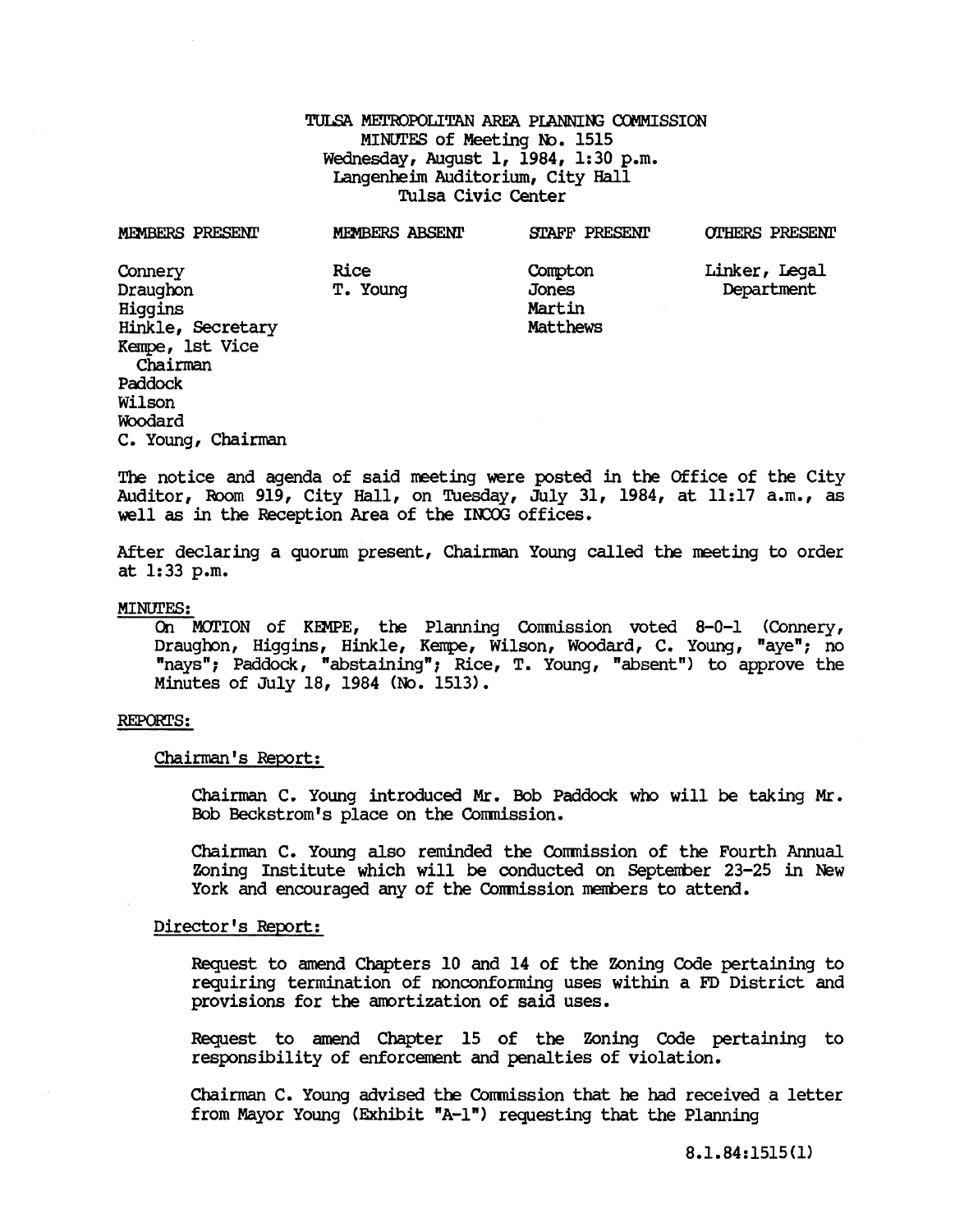#### Director's Report: (continued)

Commission set a public hearing on an amendment to the Zoning Code providing for amortization and termination of non-conforming uses located in floodways and zoned FD.

The staff advised that the Mayor has set up a new department that is specifically going to be in charge of enforcement of the Zoning Code which will relieve the Building Inspection Department of that responsibility. Because of the development of the new division the Commission needs to amend Chapter 15 of the Zoning Code which states that the Building Inspector is the enforcer of the ZOning Code.

On MOTION of KEMPE, the Planning Commission voted 9-0-0 (Connery, Draughon, Higgins, Hinkle, Kempe, Paddock, Wilson, Woodard, C. Young, "aye"; no "nays"; no "abstentions"; Rice, T. Young, "absent") to instruct the Staff to set up a public hearing on Chapter 15 amendments of the ZOning Code as stated above.

# Resolution to Amend Conprehensive Plan by adopting the Regional Industrial Land Use Plan:

Mrs. Dane Matthews presented the Commission with the Resolution and advised that it has been reviewed by the legal Department.

On MOl'ION of KEMPE, the Planning Commission voted 9-0-0 (Connery, Draughon, Higgins, Hinkle, Kempe, Paddock, Wilson, Woodard, C. Young, "aye"; no "nays"; no "abstentions"; Rice, T. Young, "absent") to approve and adopt the following Resolution:

#### RESOLUTION  $NO: 1515:591$

 $\ddot{ }$   $\ddot{ }$   $\ddot{ }$   $\ddot{ }$   $\ddot{ }$   $\ddot{ }$   $\ddot{ }$   $\ddot{ }$   $\ddot{ }$   $\ddot{ }$   $\ddot{ }$   $\ddot{ }$   $\ddot{ }$   $\ddot{ }$   $\ddot{ }$   $\ddot{ }$   $\ddot{ }$   $\ddot{ }$   $\ddot{ }$   $\ddot{ }$   $\ddot{ }$   $\ddot{ }$   $\ddot{ }$   $\ddot{ }$   $\ddot{ }$   $\ddot{ }$   $\ddot{ }$   $\ddot{$ 

 $\left\{ \cdots \right\}$ 

# A RESOLUTION AMENDING THE COMPREHENSIVE PIAN OF THE TULSA METROPOLITAN AREA BY ADDING THERETO THE INDUSTRIAL PIAN, YEAR 2000 AND PIAN MAP

WHEREAS, Pursuant to Title 19, OSA, Section 863.7, the Tulsa Metropolitan Area Planning Commission did by Resolution on the 29th day of June 1960 adopt a "Conprehensive Plan, Tulsa Metropolitan Area", which Plan was subsequently approved by the Mayor and Board of Commissioners of the City of Tulsa, Oklahoma, and by the County Commissioners of Tulsa county, Cklaroma, and was filed of record in the Office of the County Clerk, Tulsa County, Oklahoma, all according to law; and

WHEREAS, the Tulsa Metropolitan Area Planning Commission is required to prepare, adopt, and amend, as needed in whole or in part, an Official Master Plan to quide the physical development of the Tulsa Metropolitan Area; and

WHEREAS, This Commission did call a Public Hearing on the 25th day of July 1984 for the purpose of considering portions in its jurisdiction of the Regional Industrial Plan, Year 2000 and Plan Map; and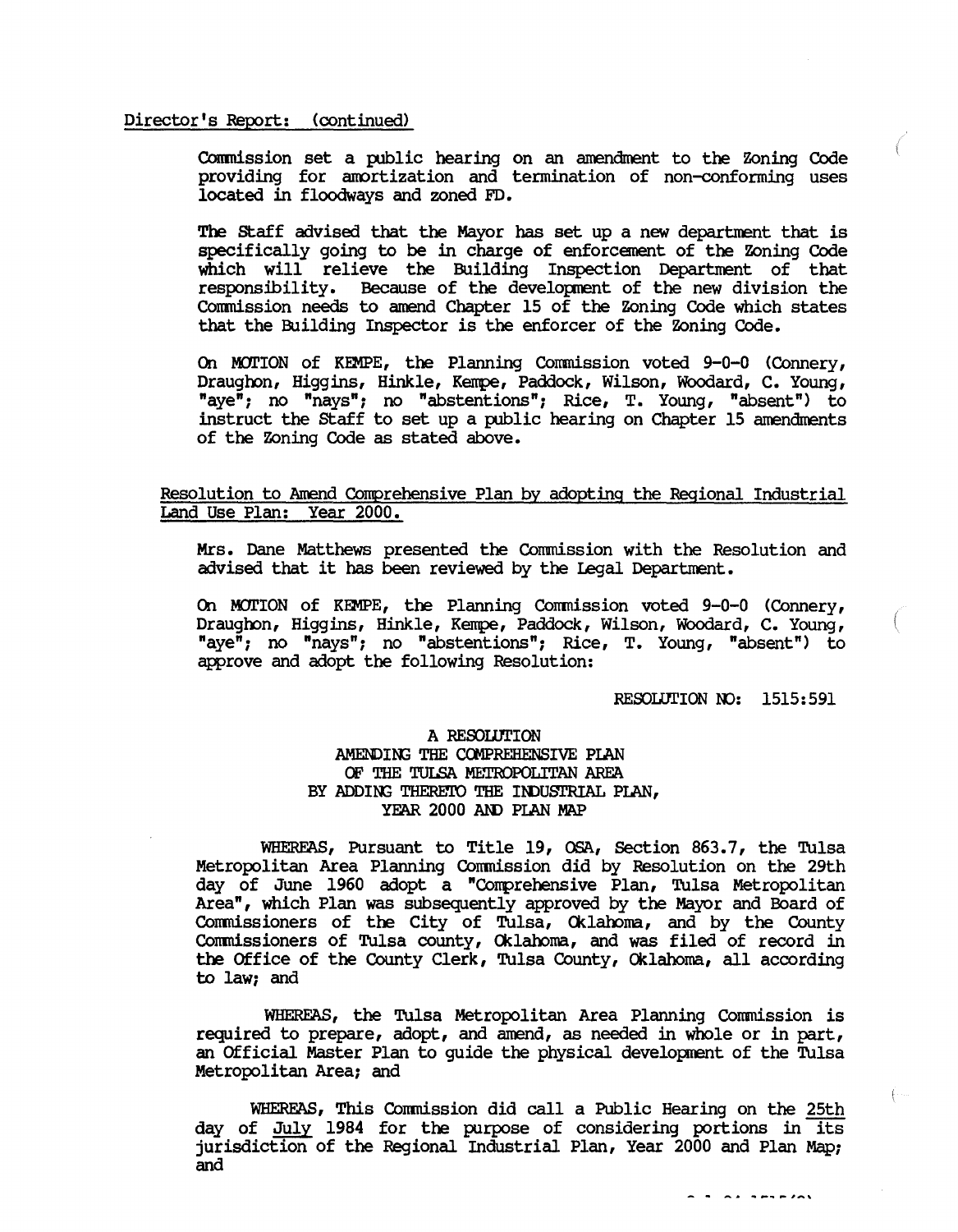# Resolution No. 1515:591 (continued)

WHEREAS, A Public Hearing was held on the 25th day of July 1984 and after due study and deliberation this Commission deems it advisable and in keeping with the purpose of this Commission, as set forth in Title 19, OSA, Section 863, to modify its previously adopted Conprehensive Plan for the Tulsa Metropolitan Area by adding thereto portions within its jurisdication of the Regional Industrial Plan, Year 2000 and Plan Map.

NOW, THEREFORE, BE IT RESOLVED BY THE TULSA METROPOLITAN AREA PIANNING COMMISSION that portions within its jurisdiction of the Regional Industrial Plan, Year 2000 and Plan Map be and is hereby adopted as part of the Conprehensive Plan of the Tulsa Metropolitan Area, and filed as public record in the Office of the County Clerk, Tulsa County, Cklahoma.

BE IT FURTHER RESOLVED THAT upon approval and adoption hereof by the Tulsa Metropolitan Area Planning Commission, this Resolution be certified to the Board of Commissioners of the City of Tulsa, Cklahoma, and to the Board of County Commissioners of Tulsa County, Cklahoma, for approval and thereafter, that it be filed as public record in the Office of the County Clerk, Tulsa County, Cklahoma.

APPROVED AID ADOPTED THIS 1st day of August 1984.

# CONTINUED ZONING PUBLIC HEARING:

PUD 369 Johnsen (Bellaman Com. Dev.) N. of NW/c of 101st & Mingo (RS-3)

Chairman Young advised that the staff received an oral request asking that PUD 369 be continued for one week.

On MOTION of HIGGINS, the Planning Commission voted 9-0-0 (Connery, Draughon, Higgins, Hinkle, Kempe, Paddock, Wilson, Woodard, C. Young, naughbit, ingginit, initial, hampe, raddoox, willow, woodard, of rodig, oonsideration of PUD 369 until wednesday, August 8, 1984, at 1:30 p.m. in Langenheim Auditorium, City Hall, Tulsa Civic Center.

#### SUBDIVISIONS:

### For Final Approval and Release:

Hickory Hollow Patio Homes (494) SE/c E. 7th St. & So. 131st E. Ave.

The Staff advised the Commission that all release letters have been received and recomrended final approval and release.

On MOTION of KEMPE, the Planning Commission voted 9-0-0 (Connery, Draughon, Higgins, Hinkle, Kempe, Paddock, Wilson, Woodard, C. Young, "aye"; no "nays"; no "abstentions"; Rice, T. Young, "absent") to approve the final plat of Hickory Hollow Patio Hones and release same as having net all conditions of approval.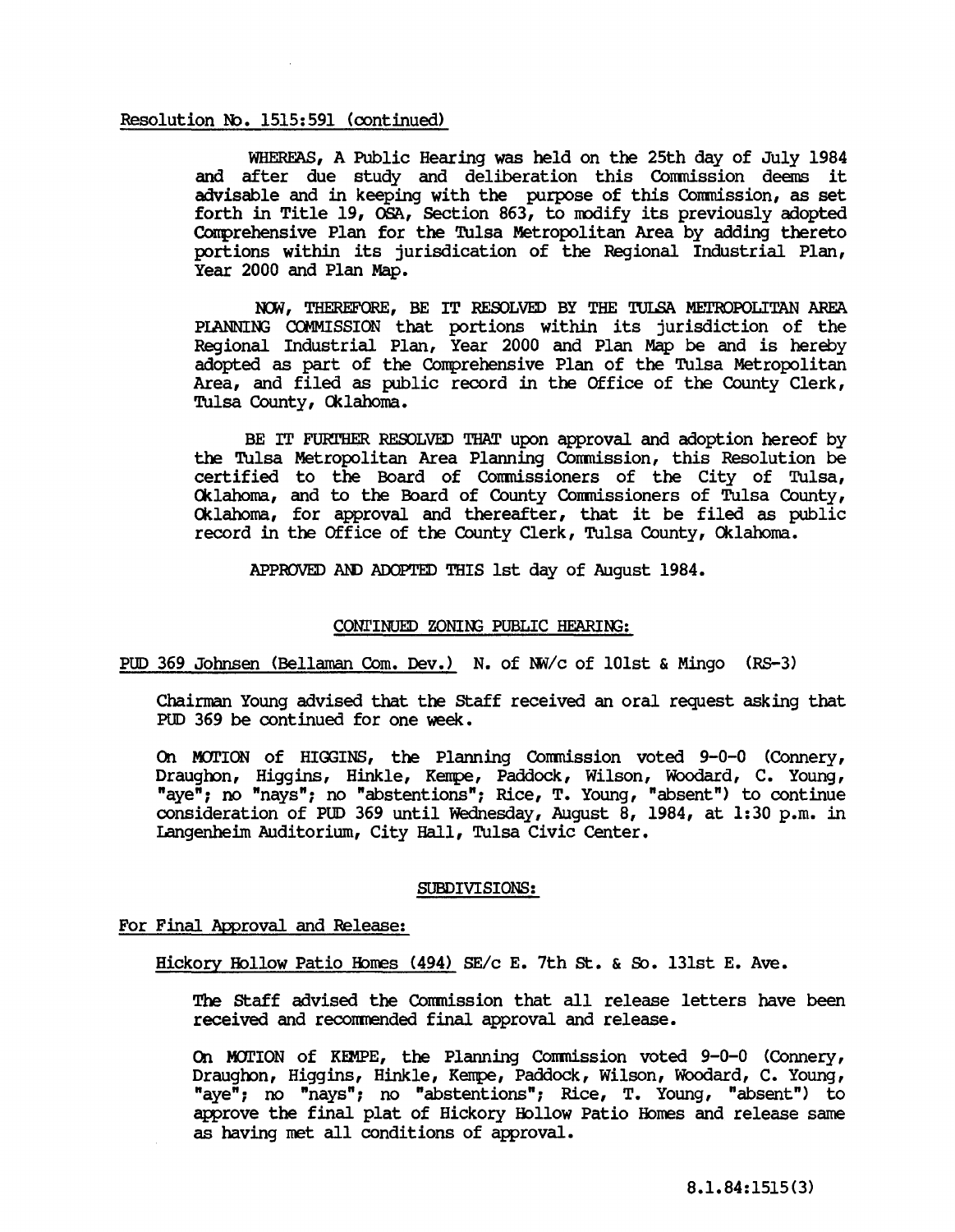Fox Pointe (PUD 354) (1583) 91st & So. Fulton Avenue (RM-1)

The staff advised the Conmission that all release letters have been received and reconmended final approval and release.

On MOTION of KEMPE, the Planning Commission voted  $9-0-0$  (Connery, Draughon, Higgins, Hinkle, Kempe, Paddock, Wilson, Woodard, C. Young, "aye"; no "nays"; no "abstentions"; Rice, T. Young, "absent") to awrove the final plat of Fox Pointe and release sane as having net all conditions of approval.

## For Extension of Approval:

Lansing Industrial Park I (3602) *Sillc* Lansing & Marshall (1M)

The staff received a request from the applicant requesting an extension of time. The staff has no objection to an extension of one year.

On MOTION of HIGGINS, the Planning Commission voted 9-0-0 (Connery, Draughon, Higgins, Hinkle, Kempe, Paddock, Wilson, Woodard, C. Young, "aye"; no "nays"; no "abstentions"; Rice, T. Young, "absent") to approve a one-year extension for the plat of Lansing Industrial Park I.

# Twenty-TWo-Twenty-Qne Centre (3093) 2221 E. 51st street (CO, CS)

The staff received a request from the applicant requesting an extension of time. The staff has no objection to an extension of one year.

On MOTION of HIGGINS, the Planning Commission voted  $9-0-0$  (Connery, Draughon, Higgins, Hinkle, Kempe, Paddock, Wilson, Woodard, C. Young, "aye"; no "nays"; no "abstentions"; Rice, T. Young, "absent") to approve a one-year extension for the plat of Twenty-Two-Twenty-One Centre.

#### OTHER BUSINESS:

# Progress Report on District 8 Proposed Amendments.

Mrs. Matthews submitted a copy of the compromise proposals which have been discussed with the Mayor (Exh. A-I). After the amendnents were first presented on July 11, 1984, the name was been changed from Turkey Mountain Urban Center Special District to Turkey Mountain Special District. Some new policies have also been added which call for sone kind of park land protection or acquisition without specifying where that park land is to be other than within the special district and not specifying how it is to be obtained. There is also a concern reflected in the amendments dealing obtained. There is also a concern reflected in the amendments dealing<br>with design. She felt that the whole special district designation She felt that the whole special district designation reflects an interest in the whole area developing as a unit. As a result the staff has called for a Planned Unit Development where appropriate. There will also be an entire site design completed when appropriate.

 $\left\{ \cdots \right\}$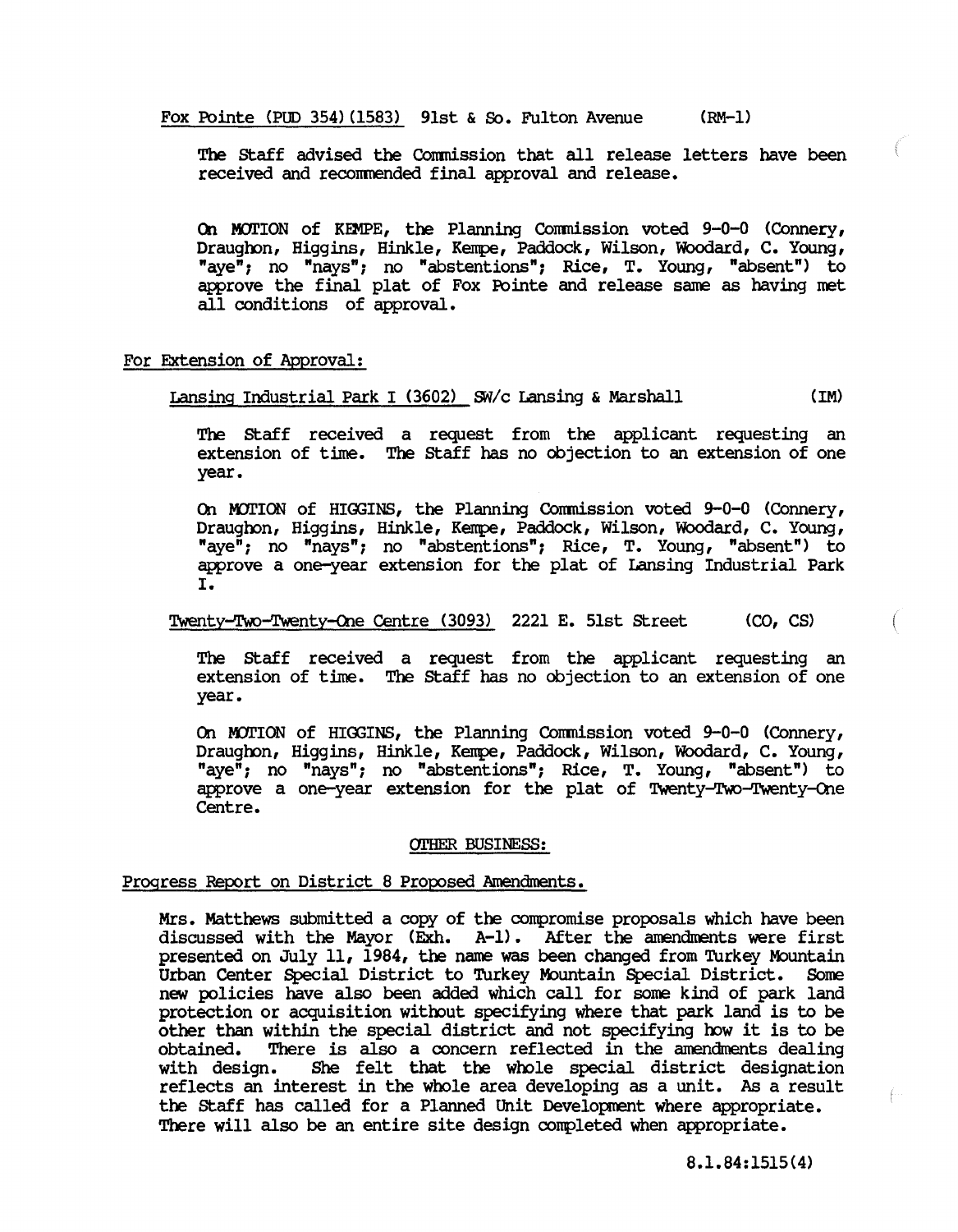### Progress Report (continued)

, <u>Mynamedia</u><br>Execretary

Mrs. Matthews advised that the Mayor agrees with the submitted language to There is one landowner which has raised concerns with Section 4.1.1.3. The landowner is concerned that the word "existing" before high intensity might restrict any future development in those areas to nothing more than medium or low intensity. She stated that she has no problems with deleting the word "existing".

The proposed amendments to District 8 are scheduled for public hearing on August 8, 1984, but if the Commission is not prepared to hear the item at that tine it could be continued to a date certain. The Comnission is prepared to hear the item next week.

There being no further business, the Chair adjourned the meeting at 1:49 p.m.

Date Approved September riban Hinkle acting

ATTEST: